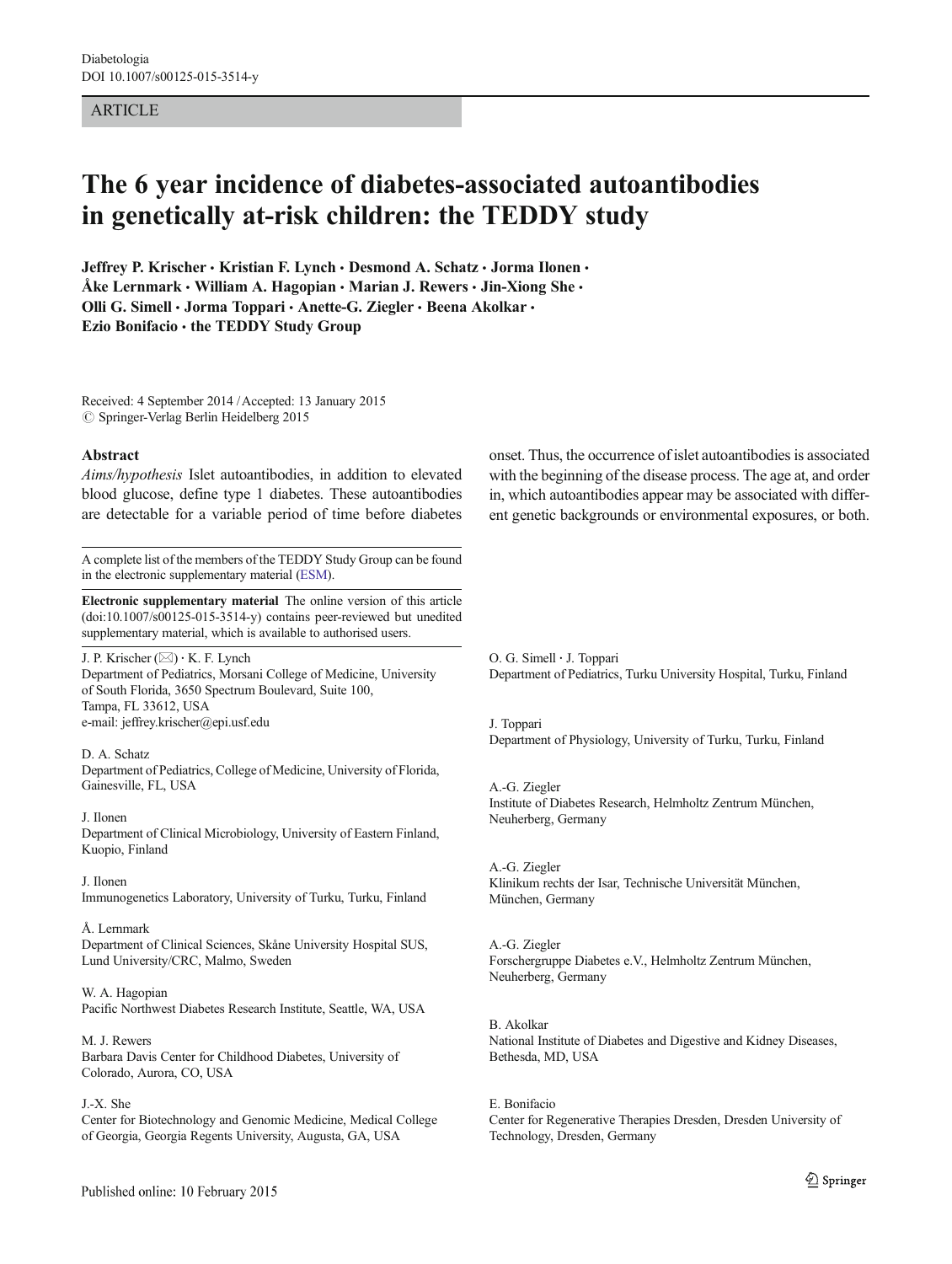Methods Infants with HLA-DR high-risk genotypes (DR3/4, DR4/4, DR4/8 and DR3/3) were enrolled and prospectively followed with standardised autoantibody assessments quarterly throughout the first 4 years of life and then semi-annually thereafter.

Results Autoantibodies appeared in 549/8,503 (6.5%) children during 34,091 person-years of follow-up. Autoantibodies at  $3(0.1\%)$  and  $6(0.2\%)$  months of age were rare. Of the 549, 43.7% had islet autoantibodies to insulin (IAA) only, 37.7% had glutamic acid decarboxylase autoantibodies (GADA) only, 13.8% had both GADA and IAA only, 1.6% had insulinoma antigen-2 only and 3.1% had other combinations. The incidence of IAA only peaked within the first year of life and declined over the following 5 years, but GADA only increased until the second year and remained relatively constant. GADA only were more common than IAA only in HLA-DR3/3 children but less common in HLA-DR4/8 children.

Conclusions/interpretation Islet autoantibodies can occur very early in life and the order of appearance was related to HLA-DR-DQ genotype.

Keywords Autoimmunity Diabetes in young children . HLA-DR-DQ genotypes · Incidence · Islet autoantibodies · Type 1 diabetes

#### Abbreviations

| <b>FDR</b>   | First-degree relative                         |
|--------------|-----------------------------------------------|
| <b>GADA</b>  | Glutamic acid decarboxylase autoantibodies    |
| GP           | General population                            |
| <b>IA</b>    | Islet autoimmunity                            |
| <b>JAA</b>   | Islet autoantibodies to insulin               |
| $IA-2A$      | Insulinoma antigen-2                          |
| IQR          | Interquartile range                           |
| <b>PH</b>    | Proportional hazard                           |
| <b>SNP</b>   | Single-nucleotide polymorphism                |
| <b>TEDDY</b> | The Environmental Determinants of Diabetes in |
|              | the Young                                     |
|              |                                               |

## Introduction

As an autoimmune disease, type 1 diabetes is defined by the presence of one or more known islet cell autoantibodies, in addition to elevated blood glucose above the threshold set by the American Diabetes Association [\[1\]](#page-7-0). It is also well established that these autoantibodies are detectable for some variable period of time before the clinical onset of diabetes. The number of detected autoantibodies is related to the risk of clinical onset, with the largest increase in risk associated with the presence of two or more autoantibodies [\[2](#page-7-0), [3\]](#page-7-0). Thus, it is natural to speculate that the initiation of the disease process begins with a single autoantibody followed by intermolecular epitope spreading to multiple autoantibodies, loss of insulin

secretory capability resulting from a combination of beta cell destruction and inhibition of function, leading to metabolic changes, and finally diabetes.

The detection of islet autoantibodies in very young children has been reported to peak between 9 months and 2 years of age, with no seroconversion occurring at 3 or 6 months of age in children born to a mother or father with type 1 diabetes [\[3](#page-7-0)–[5\]](#page-7-0). In a larger study of children with HLA-conferred genetic risk, the peak in the incidence of conversion to autoantibody positivity occurred at age 1–2 years with islet autoantibodies to insulin (IAA) appearing first most commonly [[5\]](#page-7-0). In these studies, the sampling frequency affected the observed incidence rates and similar changes in the incidence of autoantibodies by the age they were seen. This paper reports the predominant subsets of the first appearance of IAA only, glutamic acid decarboxylase autoantibodies (GADA) only and insulinoma antigen-2A (IA-2A) only as well as any combination of the three in The Environmental Determinants of Diabetes in the Young (TEDDY) study, a large cohort of genetically at-risk individuals followed from birth with uniform sampling from 3 months of age onwards [[6](#page-7-0), [7](#page-7-0)]. We examined the temporal appearance of autoantibody subsets and the possible relationship with HLA-DR-DQ genotype.

## Methods

Participants The TEDDY study is a prospective cohort study funded by the National Institutes of Health and has the primary goal of identifying environmental causes of type 1 diabetes. It includes six clinical research centres—three in the USA (Colorado, Georgia/Florida, Washington) and three in Europe (Finland, Germany, Sweden). Detailed study design and methods have been previously published. For all study participants, written informed consents were obtained from a parent or primary carer, separately, for genetic screening and participation in the prospective follow-up. The high-risk genotypes for participants screened from the general population were as follows: DRB1\*04-DQA1\*03-DQB1\*03:02/DRB1\*03- DQA1\*05-DQB1\*02:01 (DR3/4), DRB1\*04-DQA1\*03- DQB1\*03:02/DRB1\*04-DQA1\*03-DQB1\*03:02 (DR4/4), DRB1\*04-DQA1\*03-DQB1\*03:02/DRB1\*08-DQA1\*04-  $DQBI*04:02$  (DR4/8) and DRB1\*03-DQA1\*05-DQB1\*02:01/DRB1\*03-DQA1\*05-DQB1\*02:01 (DR3/3). The HLA-DR genotype will be used throughout as an abbreviation. The study was approved by local Institutional Review or Ethics Boards and is monitored by an External Evaluation Committee formed by the National Institutes of Health.

Non-HLA genotyping When the child was 9–12 months of age  $(n=7,463)$ , the HLA-DR-DQ genotypes were confirmed at the central HLA Reference Laboratory at Roche Molecular Systems, Oakland, CA, USA [\[8](#page-7-0)], together with three single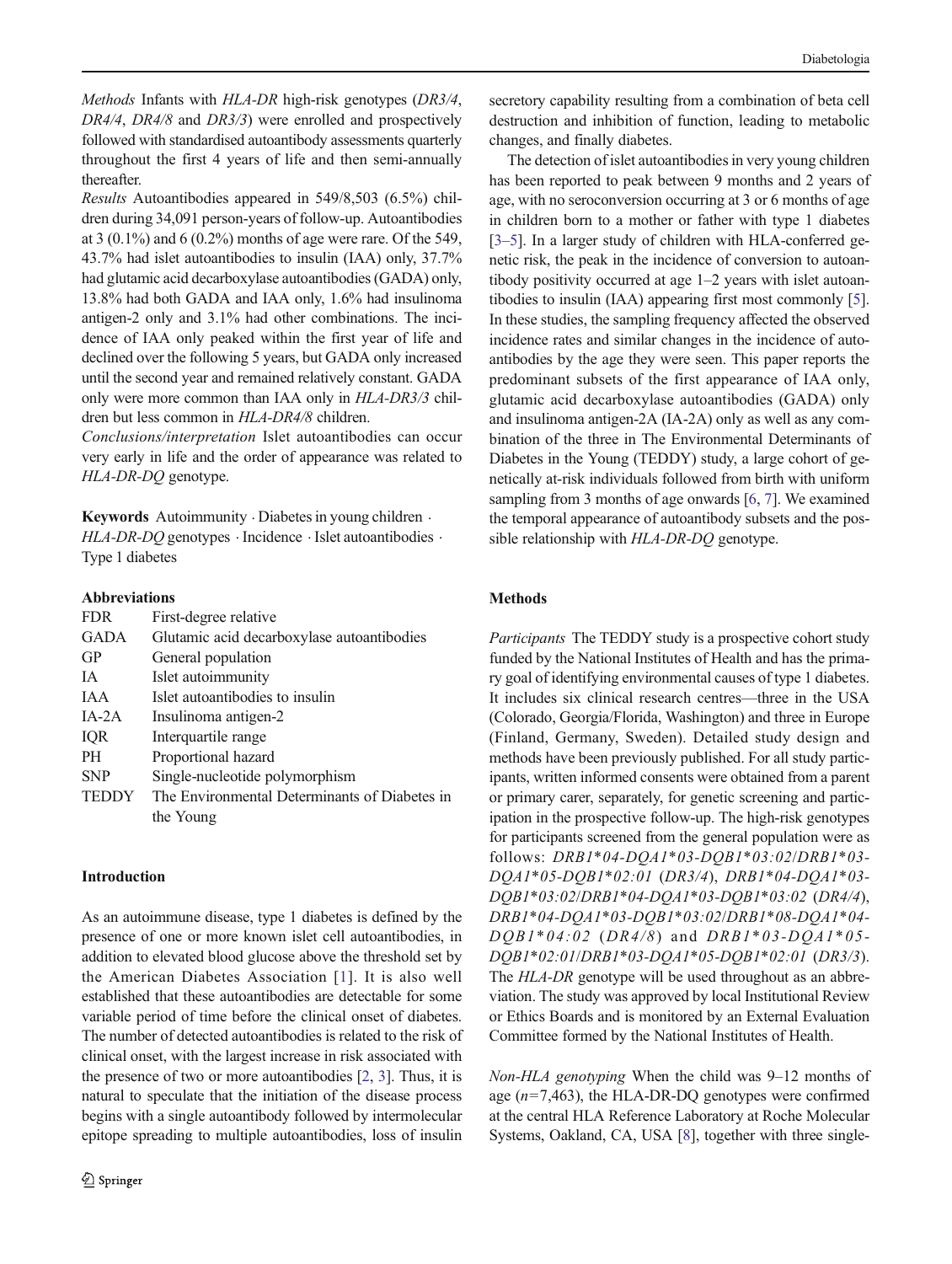nucleotide polymorphism (SNP) primer pairs. These included the INS-23Hph1 (rs689), CTLA4 T17A (rs231775) and PTPN22 R620W (rs2476601). Briefly, the genomic DNA was extracted using Qiagen Kits (Qiagen, Hilden, Germany) and approximately 150 ng DNA was used for PCR amplification. The polymorphic exon 2 of the DRB1, DQB1 and DQA1 loci were specifically amplified by biotin-labelled primers. The DQA1 and DQB1 loci were co-amplified in a single reaction together with the three SNP primer pairs. Sequencespecific oligonucleotide probes were immobilised on a membrane in a linear fashion (strip). The DRB1 high-resolution strips contained 81 probes while the  $DQA1/DQB1 + SNPs$ strips contained 15 DQA1 and 40 DQB1 probes, and two probes per SNP pair. The hybridisation of the amplicon and probe signal detection on the strip was semi-automated using a BeeBlot instrument (Bee Robotics, Caernarfon, Wales, UK). The genotype assignment was done by StripScan software developed by Roche (Oakland, CA, USA).

Islet autoantibodies IAA, GADA and IA-2A were measured in two laboratories by radiobinding assays [\[6,](#page-7-0) [7\]](#page-7-0). In the USA, all sera were assayed at the Barbara Davis Center for Childhood Diabetes at the University of Colorado, Denver; in Europe, all sera were assayed at the University of Bristol, UK. Both laboratories show high sensitivity and specificity as well as concordance [[9\]](#page-7-0). All positive islet autoantibodies and 5% of negative samples were re-tested in the other reference laboratory and deemed confirmed if concordant. Persistent islet autoimmunity (IA) was defined as confirmed positive autoantibodies to insulin, GAD65 or IA-2 in at least two consecutive samples.

Maternal autoantibodies As children can be born with circulating maternal islet cell autoantibodies [[10,](#page-7-0) [11](#page-7-0)] it was necessary to exclude positive results that were due to maternal IgG transmission when defining the child's autoantibody status. To distinguish between maternal autoantibodies and autoantibodies in the child, the status of the mother was measured when the child was aged 6 or 9 months. The child's autoantibody status was measured at 3 months of age and then every 3 months until 4 years of age. The child's autoantibody status was determined based on both maternal and child autoantibodies over the first 18 months of the study. If a maternal antibody was present, the child was not considered positive for that autoantibody unless either the child had a negative sample prior to their first positive sample or the autoantibody persisted beyond 18 months of age. If the mother was negative for autoantibodies, then all positive results were associated with the child. While important to distinguish true child autoantibodies from maternal autoantibodies, a limitation of this approach is that the child's positivity during the first 18 months of life could be masked by maternal autoantibodies.

Statistical methods Among the children who developed persistent confirmed islet autoantibodies, time to seroconversion was described as a median and interquartile range (IQR). Comparisons between groups of children who had different types of islet autoantibodies at seroconversion were performed using Mann–Whitney tests. Because of the different lengths of follow-up time in the study, the incidence of these diabetesrelated autoantibodies was described as a rate per 1,000 person-years. Exact 95% CIs in incidence rates were calculated using the  $\chi^2$  relationship to the Poisson distribution [[12](#page-7-0)]. Of interest was a comparison in the risks of different types of islet autoantibody seroconversion (i.e. GADA only at seroconversion, IAA only at seroconversion). Separate proportional hazards (PH) models first examined factors related to the different types of islet autoantibody seroconversion (i.e. model 1 examined factors related to IAA only seroconversion, model 2 examined factors related to GADA only seroconversion, etc.). The magnitudes of the associations were described by HRs with 95% CIs. Also, multiple logistic regression models compared the children with different types of islet autoantibody seroconversion directly to test for factors that distinguished between the different islet autoantibody seroconversion groups. The ORs describe the odds of a single autoantibody seroconversion being GADA only compared with IAA only.

Differences in islet autoantibody risk between a firstdegree relative (FDR) of an individual with type 1 diabetes as compared with children recruited from the general population (GP), HLA groups and countries were described first. As mentioned above, HLA-DR genotypes were generally used as abbreviations for the full HLA-DR-DQ genotypes used in the study. Age was included in the multivariate logistic regression when comparing the different types of autoantibody seroconversion groups.

Unless stated otherwise, all analysis was pre-planned and multivariate analysis was performed where possible. A  $p$  value <0.05 was considered significant. No correction for multiple comparisons was made. All  $p$  values were two sided. SAS 9.3 (SAS Institute, Cary, NC, USA) was used for the statistical analyses and GraphPad PRISM 5.03 (GraphPad Software, San Diego, CA, USA) was used for graphs.

## Results

Included in this analysis were 8,503 of the 8,676 children enrolled in TEDDY study (116 HLA ineligible and 57 with either no sample results or indeterminate autoantibody status were excluded). As of 30 April 2014, 549 children (6.5%) had persistent confirmed autoantibodies during 34,091 personyears of follow-up until 6 years of age (16.1/1,000 personyears). Of the 549, 43.7% (240) had IAA only, 37.7% (207) GADA only, 13.8% (76) GADA and IAA, 1.6% (9) IA-2A only and 3.1% (17) had other combinations.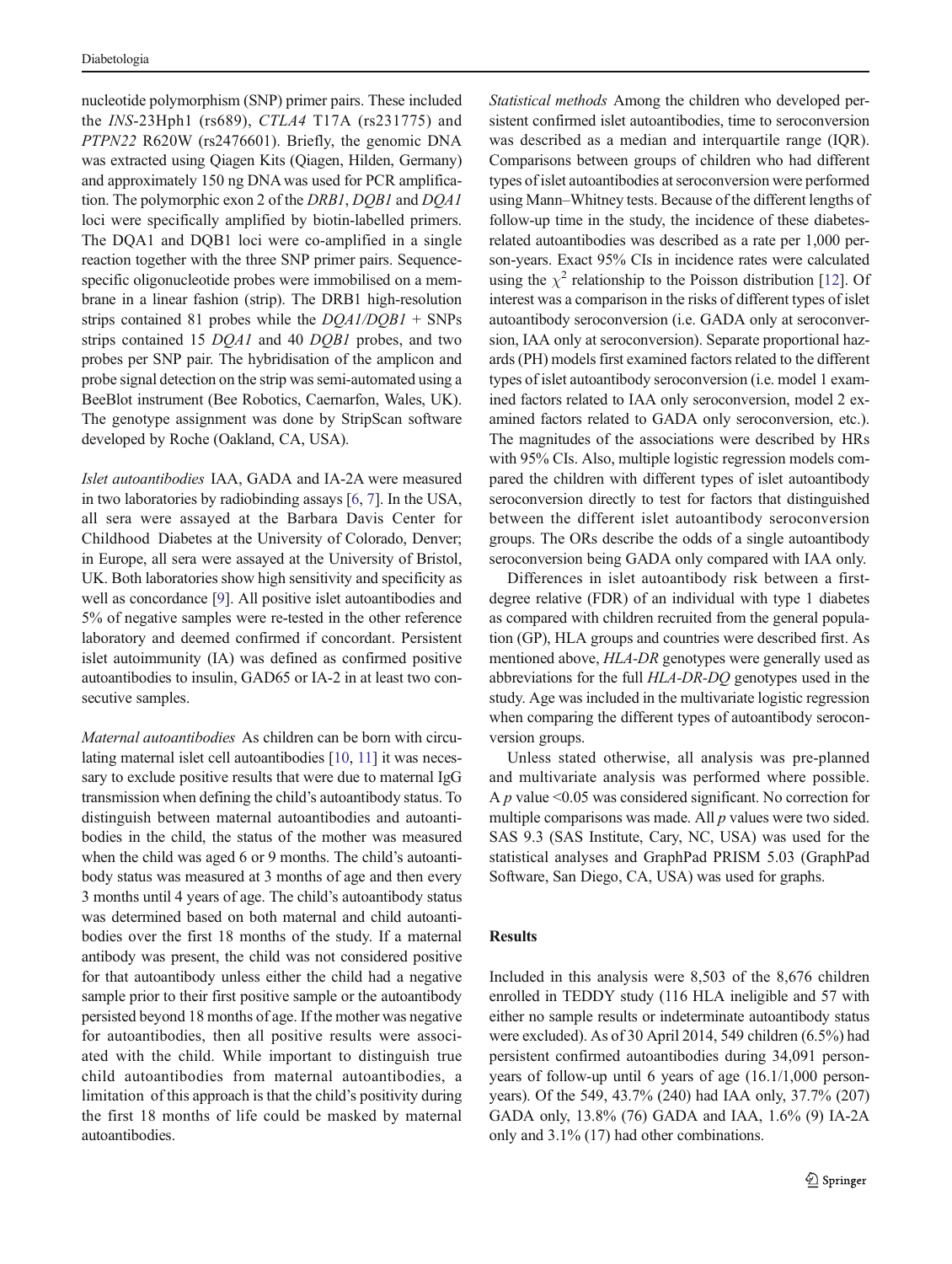<span id="page-3-0"></span>

Fig. 1 Incidence of antibodies among 0- to 6-year-old children in the TEDDY study by age of seroconversion (incidence and 95% piecewise confidence bands). Autoantibodies appeared in 549/8,503 children

Ten children were autoantibody positive at 3 months of age and an additional 21 children developed autoantibodies at 6 months of age. The incidence of islet autoantibodies rose sharply until 9 months of age and declined slowly thereafter (Fig. 1). The incidence of IAA only was greatest within the first year of life and declined over the following 5 years; however, in contrast, the incidence of GADA only rose until the second or third year of life and remained relatively constant until 6 years of age (Fig. 2a). The incidence of simultaneous IAA and GADA was much less discernible and seemed to occur before 3 years of age (Fig. 2a, Table [1\)](#page-4-0). Although the incidence overall was lower for GP than for FDR children, the incidence pattern by age was similar (Fig. 2b, c) and the relative disparity in the median time to seroconversion for IAA only (median 18 months) as compared with GADA only (median 33 months) was seen ( $p<0.001$ , Table [1\)](#page-4-0) in both the GP and the FDR (median 19 vs 28 months,  $p<0.01$ ) populations.

The simultaneous appearance of IAA and GADA were intermediary between IAA only and GADA only (Table [1](#page-4-0)).

The delay in the incidence of GADA only, relative to IAA only, was evident in  $HLA-DR3/4$  ( $p<0.001$ ) and  $DR4/8$  $(p<0.001)$  but not in the DR4/4 ( $p=0.07$ ) or DR3/3  $(p=0.75)$  children (Fig. [3](#page-5-0)). The relative delay in the appearance of GADA only was statistically significant across all TEDDY study sites, with the exception of Germany (Table [1](#page-4-0)).

Overall, the appearance of GADA only relative to IAA only was close to even (odds of GADA only over IAA only was 207/240=0.86). After accounting for age, FDRs, country and examining each of the four HLA genotypes separately, the adjusted ratio of GADA only relative to IAA only was significantly higher among the HLA-DR3/3 children compared with other children (OR 4.5, 95% CI 2.3, 8.8,  $p < 0.001$ ) and significantly lower among the HLA-DR4/8 children (OR 0.44, 95% CI 0.24, 0.80,  $p=0.007$ ).

The median (IQR) age of children having either IAA only or GADA only at seroconversion was 24 (13–40) months. After adjusting for HLA genotype, the age disparity favours IAA only under 13 months (OR 0.31, 95% CI 0.17, 0.57,  $p=0.0002$ ), IAA only from 13 to <24 months (OR 0.56, 95% CI 0.32, 0.98,  $p=0.04$ ) and GADA only from 40 months of age onwards (OR 2.57, 95% CI 1.44, 4.58,  $p=0.001$ ), with the 24 to <40 month age group as the reference.

Non-HLA genotypes were next examined in relation to IAA only, GADA only and the ratio. The susceptible T allele of the PTPN22 SNP was associated with IAA only (HR 1.71, 95% CI 1.36, 2.16,  $p$ <0.001) and GADA only (HR 1.51, 95% CI 1.16, 1.99,  $p=0.003$ ) but not with the GADA/IAA ratio. The susceptible A allele of the INS SNP was associated with IAA only (HR 1.85, 95% CI 1.44, 2.38,  $p<0.001$ ) and the minor G allele of the CTLA4 SNP with risk of GADA only (HR 1.28, 95% CI 1.05, 1.55,  $p=0.02$ ) and both were associated



Fig. 2 Incidence of IAA only (dark grey lines and squares), GADA only (black lines and circles) and IAA and GADA only (light grey lines and triangles) in all participants (a), GP (b) or FDR (c) of a proband with type 1 diabetes. In (a), of 8,503 children, IAA only appeared in 240, GADA

only in 207 and IAA and GADA in 76. In (b), of 7,584 children, IAA only appeared in 184, GADA only in 166 and IAA and GADA in 58. In (c), of 919 children, IAA only appeared in 56, GADA only in 41 and IAA and GADA in 18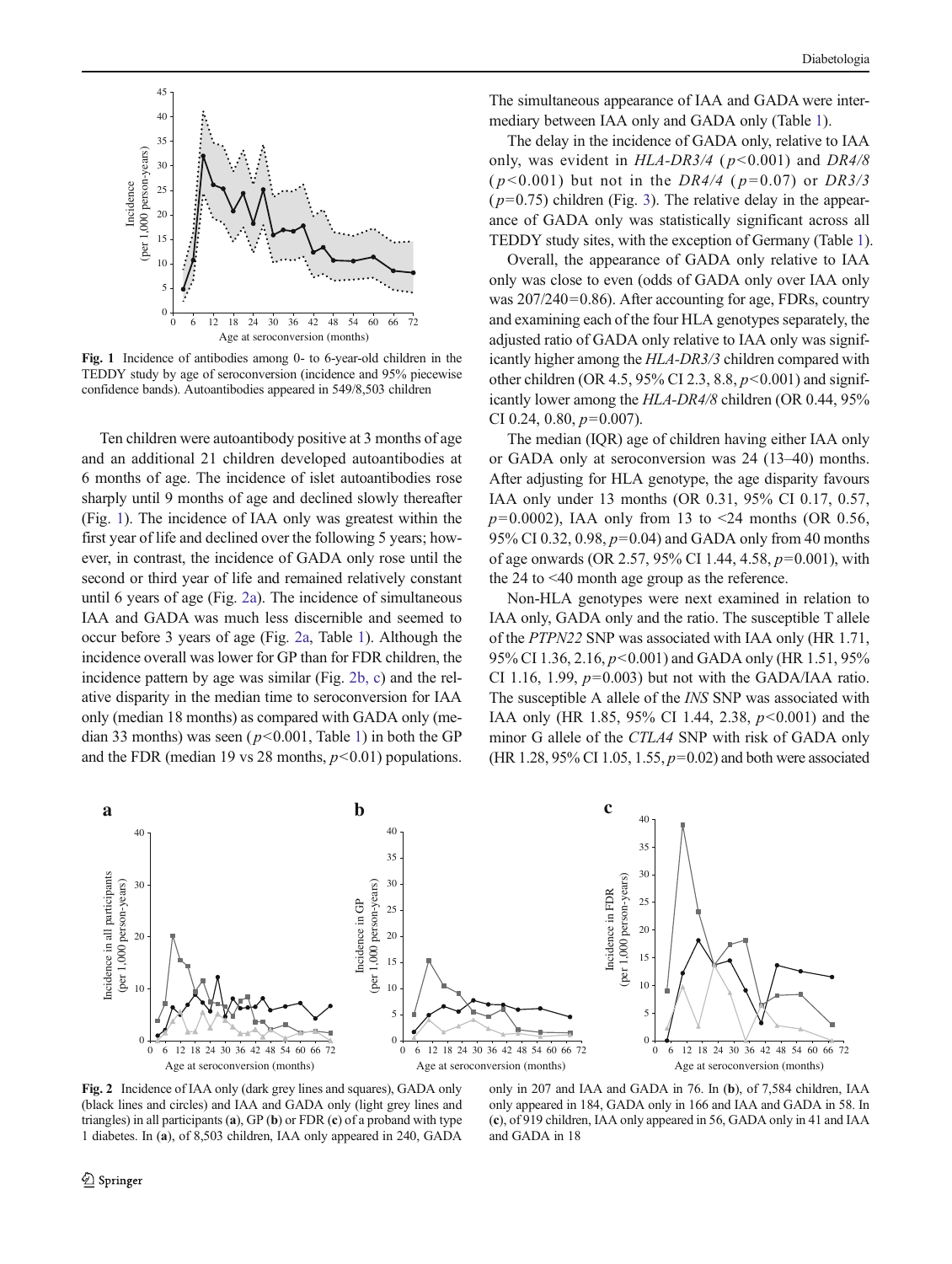<span id="page-4-0"></span>

| Participant groups            |                            | IAA only at seroconversion $(n=240)^{a}$            |                            | GADA only at seroconversion $(n=207)^{a}$        | $\boldsymbol{p}$ value |                            | IAA and GADA at seroconversion $(n=76)^{a}$      | $\boldsymbol{p}$ value |
|-------------------------------|----------------------------|-----------------------------------------------------|----------------------------|--------------------------------------------------|------------------------|----------------------------|--------------------------------------------------|------------------------|
|                               | person-years<br>No. /1,000 | (IQR)<br>seroconversion, median<br>Time (months) to | person-years<br>No. /1,000 | seroconversion, median (IQR)<br>Time (months) to | (vs IAA only)          | person-years<br>No. /1,000 | seroconversion, median (IQR)<br>Time (months) to | (vs IAA only)          |
| All $(n=8,503)$<br><b>FDR</b> | 7.0                        | $18.4(10.5-30.6)$                                   | 6.1                        | $33.0(19.2 - 48.4)$                              | 0.001                  | 2.2                        | 24.1 (12.9-34.8)                                 | 0.008                  |
| No $(n=7,584)$                | 61                         | $18.4(10.4 - 30.3)$                                 | 5.5                        | 33.0 (19.4-48.1)                                 | 0.001                  | 1.9                        | $27.0(12.9 - 35.8)$                              | 0.006                  |
| $Yes (n=919)$                 | 14.5                       | 18.7 (11.9-34.7)                                    | 10.6                       | $28.2(18.5-49.8)$                                | 0.003                  | 4.6                        | $22.4(12.2 - 27.9)$                              | 0.64                   |
| HLA-DR genotype               |                            |                                                     |                            |                                                  |                        |                            |                                                  |                        |
| $DR3/4 (n=3,318)$             | 9.1                        | $18.2(10.0 - 27.5)$                                 | 7.6                        | 35.4 (21.1-50.8)                                 | 0.001                  | 3.7                        | 24.2 (12.9-33.2)                                 | 0.008                  |
| $DR4/4 (n=1,660)$             | 6.3                        | 22.9 (10.0-37.1)                                    | 4.6                        | $26.9(21.3-43.1)$                                | 0.07                   | 1.5                        | $31.4(19.3 - 39.1)$                              | 0.17                   |
| $DR4/8$ $(n=1,470)$           | 8.8                        | 16.1 $(10.2 - 29.5)$                                | 3.6                        | $33.0(19.1 - 48.4)$                              | 0.001                  | $\overline{1.0}$           | $27.0(20.9 - 33.7)$                              | 0.19                   |
| $DR3/3 (n=1,781)$             | 2.0                        | $25.7(15.3 - 43.8)$                                 | 7.0                        | 27.8 (16.7-45.3)                                 | 0.75                   | 0.4                        | $12.8(12.4 - 18.3)$                              | 0.18                   |
| FDR HLA $^{b}$ ( $n=274$ )    | 11.0                       | $19.1(15.3 - 40.2)$                                 | 3.4                        | $37.6(29.3 - 55.6)$                              | 0.19                   | 6.8                        | 22.8 (11.0-33.1)                                 | 0.64                   |
| Country                       |                            |                                                     |                            |                                                  |                        |                            |                                                  |                        |
| USA $(n=3,627)$               | 5.2                        | $21.4(13.1 - 30.0)$                                 | 6.5                        | 31.3 (19.4-47.8)                                 | 0.001                  | 1.7                        | 24.2 (15.2–33.7)                                 | 0.31                   |
| Finland $(n=1,805)$           | 9.6                        | $15.3(9.2-27.1)$                                    | 4.5                        | $32.8(22.1 - 48.4)$                              | 0.001                  | 2.0                        | $27.5(21.9-33.3)$                                | 0.007                  |
| Sweden $(n=2,497)$            | 7.5                        | $(9.0 (10.2 - 35.7))$                               | 7.0                        | 33.0 (19.3-48.6)                                 | 0.001                  | 2.4                        | $26.8(12.3-40.5)$                                | 0.29                   |
| Germany $(n=574)$             | 9.0                        | $16.3 (9.5 - 35.3)$                                 | 5.5                        | $28.2(13.0 - 50.8)$                              | 0.10                   | 6.5                        | 22.1 (12.4-23.5)                                 | 0.67                   |

 $\frac{1}{a}$ <sup>1</sup> Incidences and times to seroconversion are shown by FDR,  $HLA-DR$  and country. Times to GADA only or IAA and GADA are compared with time to seroconversion for IAA only children

<sup>b</sup> FDR HLA genotypes are DRB1\*04-DQA1\*03-DQB1\*03:02 with either DRB1\*04-DQA1\*03-DQB1\*01-DQA1\*01:01-DQB1\*05:01, DRB1\*01:02-DQB1\*06:04, DRB1\*09-<br>DQA1\*03-DQB1\*03:03 or genotype DRB1\*03-DQA1\*03-DQB1\*02:01/DRB1\*03-DQB1\*03-03<br> b FDR HLA genotypes are DRB1\*04-DQA1\*03-DQB1\*03:02 with either DRB1\*04-DQA1\*03-DQB1\*02, DRB1\*01-DQA1\*01:01-DQB1\*05:01, DRB1\*13-DQA1\*01:02-DQB1\*06:04, DRB1\*09- DQA1\*03-DQB1\*03:03 or genotype DRB1\*03-DQA1\*05-DQB1\*02:01/ DRB1\*09-DQA1\*03-DQB1\*03:03

Diabetologia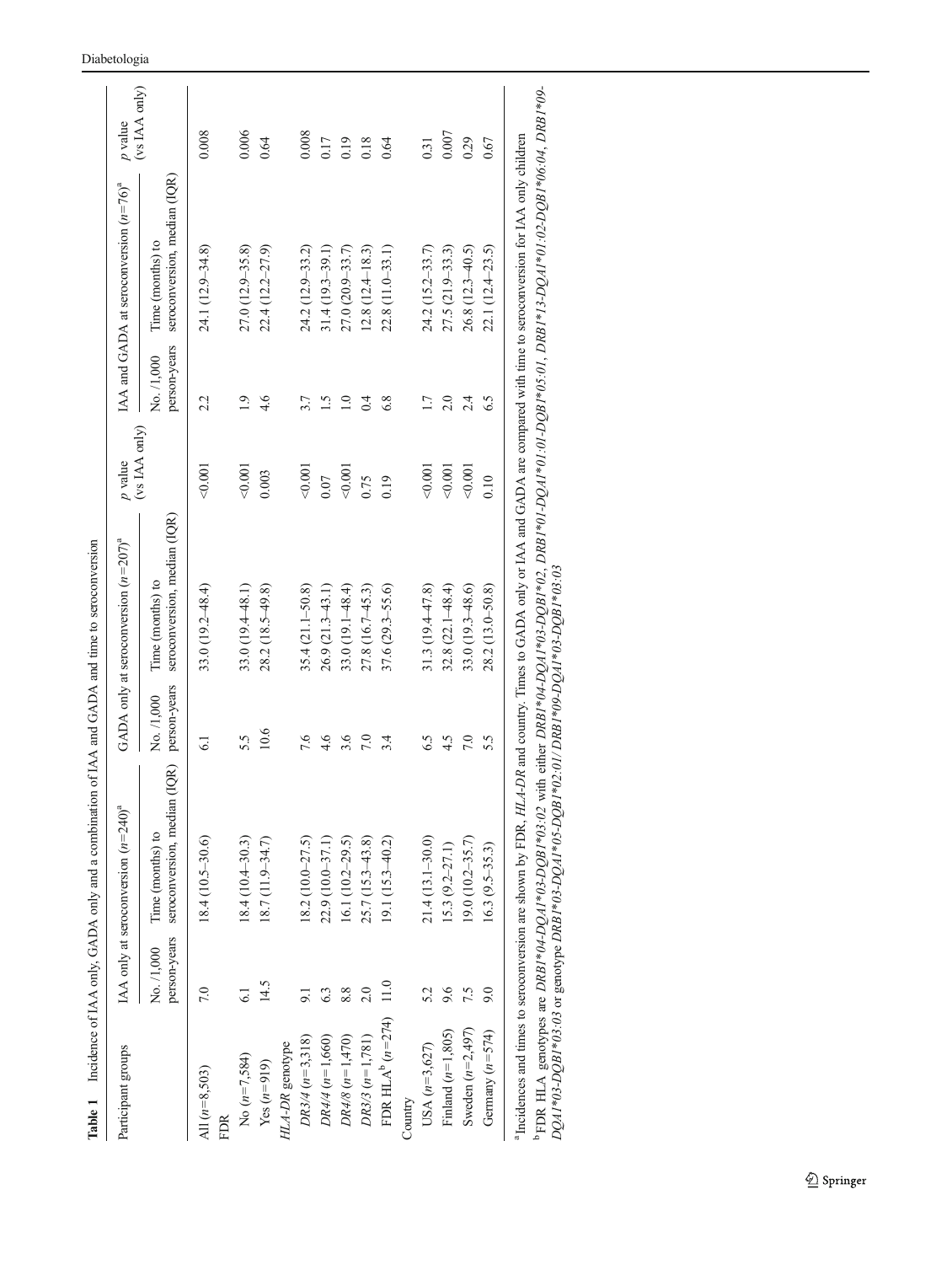<span id="page-5-0"></span>with the GADA/IAA ratio (INS OR 0.55, 95% CI 0.39, 0.82,  $p=0.003$  and CTLA4 OR 1.40, 95% CI 1.02, 1.92,  $p=0.04$ ).

Finally, the presence of maternal autoantibodies and the sex of the child were examined separately in relation to the risk of the child's autoantibodies. The presence of maternal autoantibodies showed a tendency towards an association on risk for IAA only (HR 0.49, 95% CI 0.22, 1.06, p=0.07) and GADA only (HR 0.40, 95% CI 0.14, 1.10,  $p=0.07$ ) but neither was statistically significant. The risk of IAAwas lower in girls than in boys (HR 0.69, 95% CI 0.53, 0.89,  $p=0.005$ ) but no association was seen with risk of GADA only (HR 0.90, 95% CI 0.69, 1.19, p=0.47) or the GADA/IAA ratio (OR 1.29, 95% CI 0.83, 2.00,  $p=0.26$ ).

While some variables may increase or decrease the risk of an autoantibody appearing alone, they may not alter the relative incidence of the autoantibodies. After adjusting for age of seroconversion, HLA-DR-DQ, FDR and country, GADA only (compared with IAA only) at the time of seroconversion was protective for multiple autoantibodies in the first year after seroconversion (HR 0.60, 95% CI 0.43, 0.85,  $p=0.004$ ) but thereafter the HR changed significantly ( $p$ <0.01) and protection was no longer seen (HR 1.24, 95% CI 0.73, 2.11,  $p=0.43$ ).

Although not statistically significant, a similar early association was seen for the risk of type 1 diabetes. Participants who had GADA only were marginally less likely to develop type 1 diabetes in the first year after seroconversion compared with those who had IAA only (HR 0.35, 95% CI 0.12, 1.04,  $p=0.06$ ). The protective effect did reach statistical significance in the first 2 years after seroconversion as compared with participants who had IAA only (HR 0.47, 95% CI 0.23, 0.94,  $p=0.03$ ). This protection was no longer seen after the second year (HR 0.92, 95% CI 0.51, 1.67,  $p=0.78$ ).

## Discussion

TEDDY is perhaps the largest study to date to screen and enroll the highest genetically at-risk infants from families in the GP (89%) and from families with an FDR with type 1 diabetes (11%). These proportions reflect epidemiological data indicating that only 13–15% of children with newly diagnosed type 1 diabetes have an FDR with the disease [\[13,](#page-7-0) [14\]](#page-7-0).

The size of the TEDDY study cohort and the standardised approach to autoantibody assessment [\[9](#page-7-0)] give rise to a high level of precision when estimating incidence and associated risk factors. Diabetes-related autoantibodies that are not maternal in origin may be found possibly as early as 3 months of age and with increasing numbers in children at 6 months of age, suggesting a narrow window of possible exposure that may affect the initiation of IA. Similar observations were

Fig. 3 Incidence of IAA only (dark grey lines and squares), GADA only (black lines and circles) and IAA and GADA only (light grey lines and triangles) by HLA genotype: DR3/4 (a), DR4/8 (**b**),  $DR4/4$  (**c**) and  $DR3/3$  (**d**). In (a), of 3,318 children, IAA only appeared in 120, GADA only in 101 and IAA and GADA in 49. In (b), of 1,470 children, IAA only appeared in 51, GADA only in 21 and IAA and GADA in 6. In (c), of 1,660 children, IAA only appeared in 42, GADA only in 31 and IAA and GADA in 10. In (d), of 1,781 children, IAA only appeared in 14 children, GADA only in 50 and IAA and GADA in 3

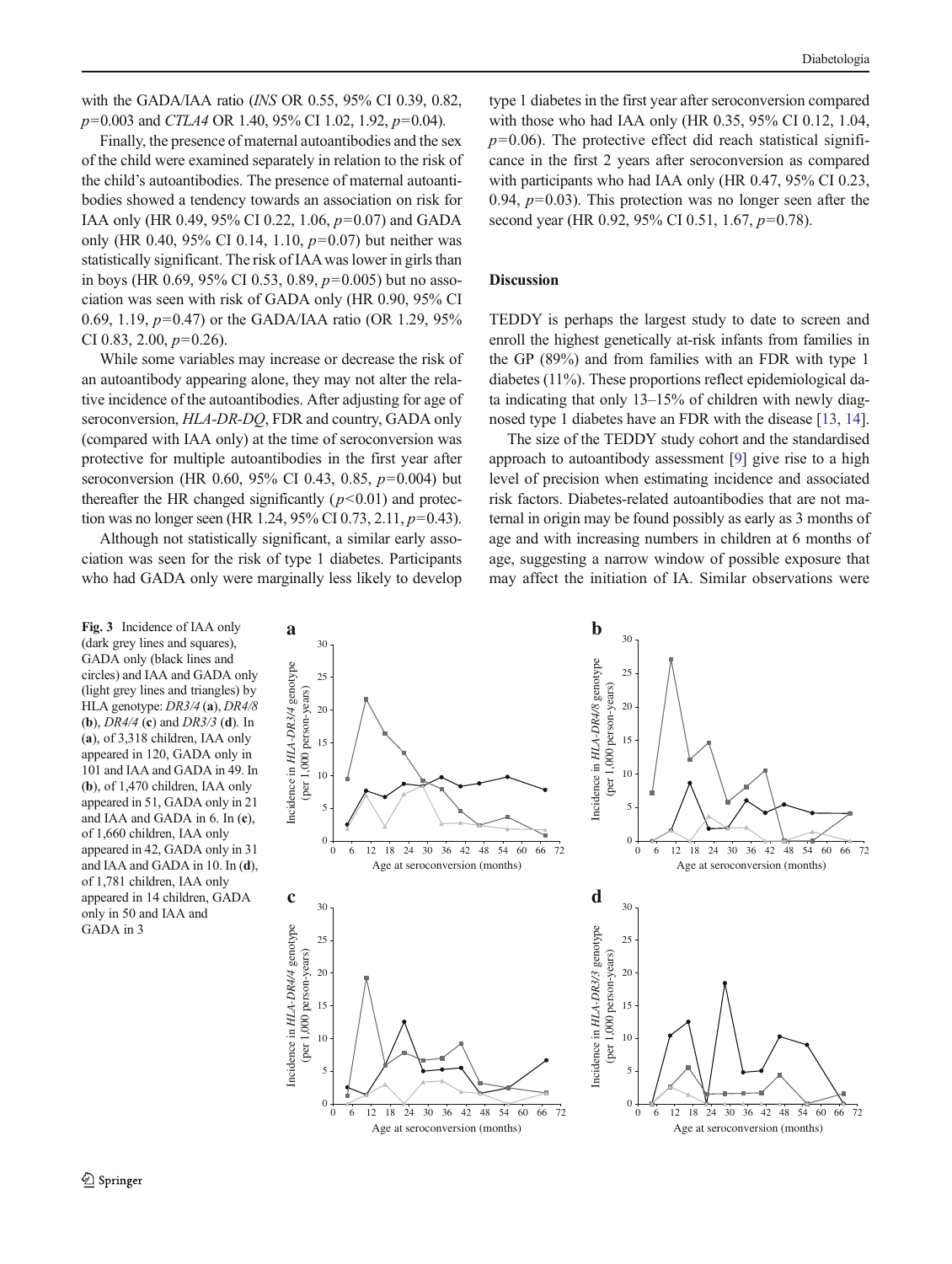<span id="page-6-0"></span>reported in the DiPP (Diabetes Prediction and Prevention) [\[5\]](#page-7-0) and BABY DIAB (Baby Diabetes) [[4\]](#page-7-0) studies. Our observation that a higher percentage of children seroconverting at 6 months of age had the HLA-DR3/4 genotype (81.0%) compared with children seroconverting at 3 months (50.0%) or seroconverting from 9 months onwards (49.6%) (test of difference in percentage across the three groups;  $p=0.02$ ) suggests an important genetic interaction. Our observations that the appearance of IAA only tends to be associated with the HLA-DR4 haplotype while GADA only was associated with the HLA-DR3 haplotype is of considerable interest. Similar associations between HLA and islet autoantibodies have previously been observed at the time of clinical diagnosis [\[15,](#page-7-0) [16\]](#page-7-0) extended to the observation that IA-2A was associated with HLA-DR4 but negatively associated with HLA-DR3 [[15,](#page-7-0) [17\]](#page-7-0). The strong association between HLA and the seroconversion to a specific islet autoantibody therefore underscores prior observations that the association between HLA and type 1 diabetes at the time of clinical diagnosis are secondary to a primary association between HLA and an autoimmune response to either IAA only or GADA only. Further studies are needed to clarify whether the association between HLA and the seroconversion to IAA only or GADA only in turn as secondary to a primary association with a hypothetical trigger.

The differences seen between HLA-DR genotypes and between the effects of INS and CTLA4 gene polymorphisms also suggest specific interactions or immunogenic pathways (e.g. the total absence of DR3/3 and a higher proportion of DR3/4 among those who seroconverted at 3 or 6 months as compared with those who seroconverted at 9 months of age or after). Although genes in the HLA region remain the most important genetic risk factors for type 1 diabetes, other non-HLA genetic factors may contribute to seroconversion to IAA, GADA or both. The TEDDY study recently revealed that the non-HLA genes PTPN22, ERBB3, SH2B3 and INS were primarily associated with seroconversion to IA, the first step in the pathogenesis of type 1 diabetes, and the progression of the disease [\[18\]](#page-7-0). TEDDY has carefully documented possible exposures that may be important to IA including prenatal and perinatal events, the introduction of first foods, breast-feeding practices, early childhood illness, changes in the gut microbiome and gene expression in blood cells, as well as vaccinations and immunisations [[3\]](#page-7-0). The advantage of delineating different subgroups from the larger TEDDY cohort is that they may be more homogeneous with respect to genetic risk factors and environmental exposures and this may facilitate the discovery of triggers from a relatively age-restricted set of possibilities. The present TEDDY data suggest for the first time that triggers of IAA only may differ from those of GADA only and that islet autoimmunity may be the result of a combination of triggers. It cannot be excluded that the mechanisms by which a trigger induces IA are associated with HLA-DR or HLA-DQ,

or both, haplotypes. The findings are consistent in both FDRs and the GP.

## **Conclusions**

Diabetes-related persistent confirmed islet autoantibodies first appeared singly with IAA only appearing at an earlier age than GADA only. Autoantibodies may occur as early as 3 months of age. The order of appearance was related to HLA-DR-DQ genotypes and to that extent carry differential risks for type 1 diabetes. Also, the appearance of multiple autoantibodies following GADA only antibodies was slower than following the appearance of IAA only. The age difference in the relative incidence of GADA and IAA was quite dramatic, consistent with the generally held view that IAA appears first. The appearance of IAAwould mark only a fraction of the very young as the incidence dropped precipitously. However, the simultaneous appearance of IAA and GADA suggest an intermediary phenotype with marked increased risk for type 1 diabetes (Figs [2,](#page-3-0) [3\)](#page-5-0). The TEDDY study identified ten children who had persistent confirmed islet autoantibodies from 3 months of age and an additional 21 who had them by 6 months of age. These children may point to different risk factors, limited to genetics, and prenatal or perinatal exposures, which may suggest a different aetiological pathway for IA and type 1 diabetes than exposures occurring later in life. Although this is a very large study of children with increased genetic risk from the GP or who are FDRs of an individual with type 1 diabetes, the ongoing follow-up should prove useful to fully describe the relationship between the order of autoantibody appearance and the risk of type 1 diabetes.

Acknowledgements A special acknowledgement goes to the TEDDY families for their continued participation in this wonderful study.

Funding This work was funded by U01 DK63829, U01 DK63861, U01 DK63821, U01 DK63865, U01 DK63863, U01 DK63836, U01 DK63790, UC4 DK63829, UC4 DK63861, UC4 DK63821, UC4 DK63865, UC4 DK63863, UC4 DK63836, and UC4 DK95300 and Contract No. HHSN267200700014C from the National Institute of Diabetes and Digestive and Kidney Diseases (NIDDK), National Institute of Allergy and Infectious Diseases (NIAID), National Institute of Child Health and Human Development (NICHD), National Institute of Environmental Health Sciences (NIEHS), Juvenile Diabetes Research Foundation (JDRF), and Centers for Disease Control and Prevention (CDC). This work supported in part by the NIH/NCATS Clinical and Translational Science Awards to the University of Florida (UL1 TR000064) and the University of Colorado (UL1 TR001082).

Duality of interest The authors declare that there is no duality of interest associated with this manuscript.

Contribution statement All authors attest to meeting ICMJE uniform requirements for authorship by making substantial contributions to the conception and design of this study, acquisition, analysis and interpretation of the data and drafting or revising the article for intellectual content.